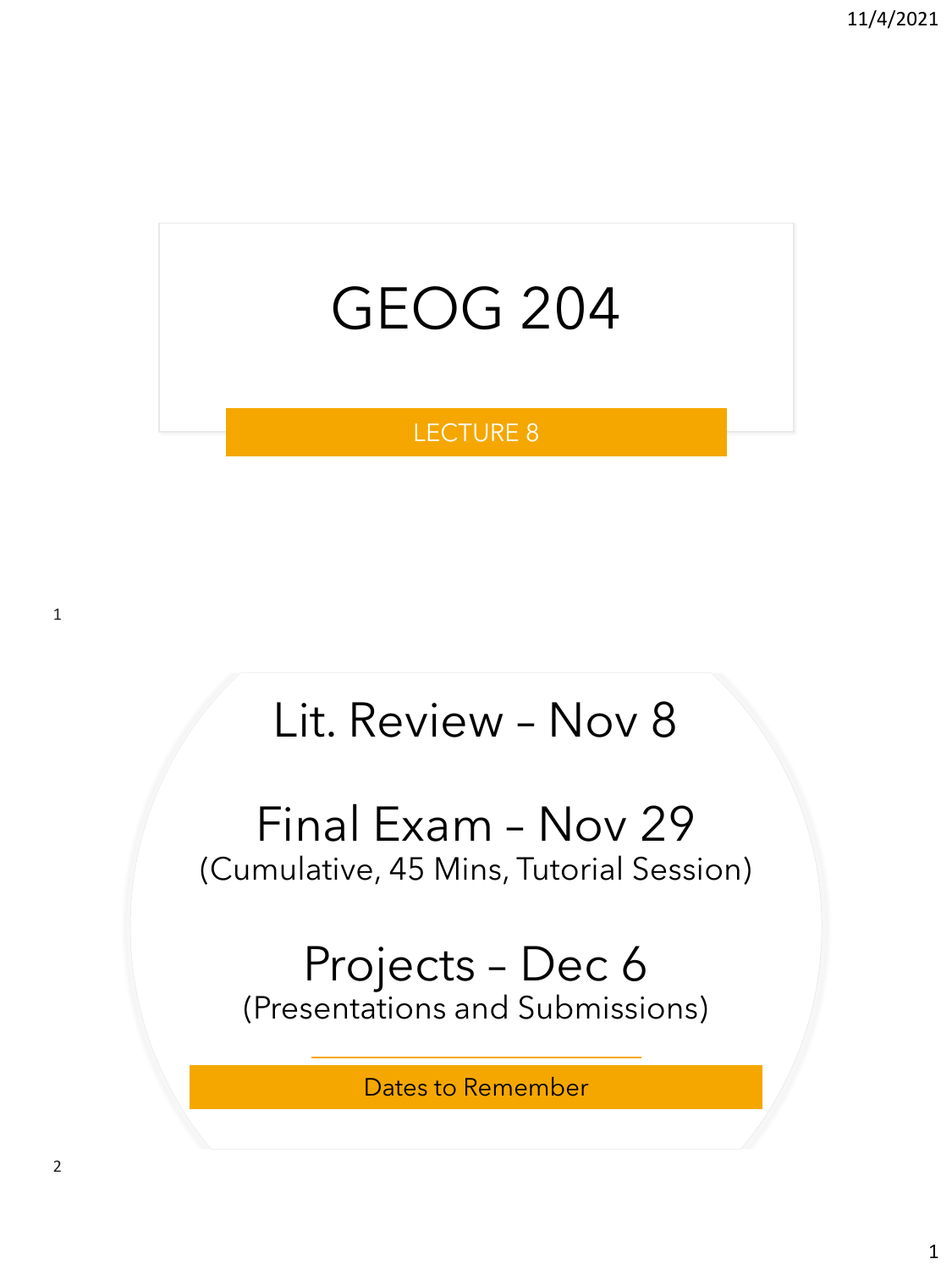#### GIS History

- Man's desire to know his surroundings
- Cartography is an old occupation
- Early comparison to moderns to modern GIS functions can be traced to in the early 1800s

3

Von Thunen Model for Land Use Change, 1826

- Von Thunen hypothesized that a pattern of rings around a city state would develop if the city was in an isolated state
	- The land is completely flat and has no rivers or mountains to interrupt the terrain.
	- The soil quality and climate are consistent throughout the State.
	- Farmers in the Isolated State transport their own goods to market via oxcart, across land, directly to the central city in straight line.

Presentation Title

• Farmers act to maximize profits.



Forest  $\overline{2}$ 

Presentation Title 3

- 3 Increasing extensive field crops
- 4 Ranching, animal products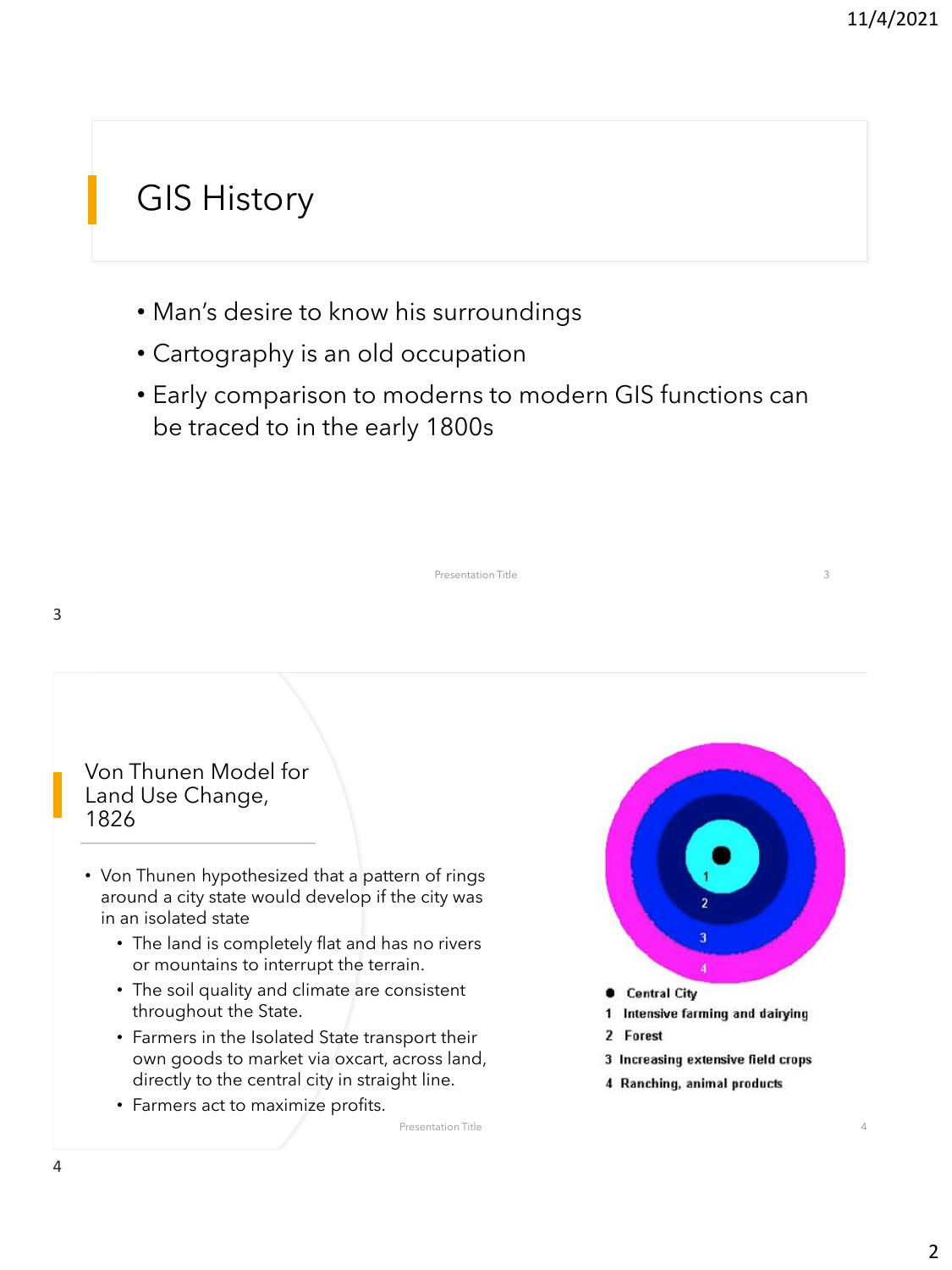Sleuth Model (Clarke et al, 1997)



Presentation Title 5

5

Charles Picquet, 1832 A map showing Cholera deaths in Paris

- [https://gallica.bnf.fr/ark:/12148/bpt6k84](https://gallica.bnf.fr/ark:/12148/bpt6k842918) 2918#
- [https://www.gislounge.com/history-of](https://www.gislounge.com/history-of-gis/)gis/

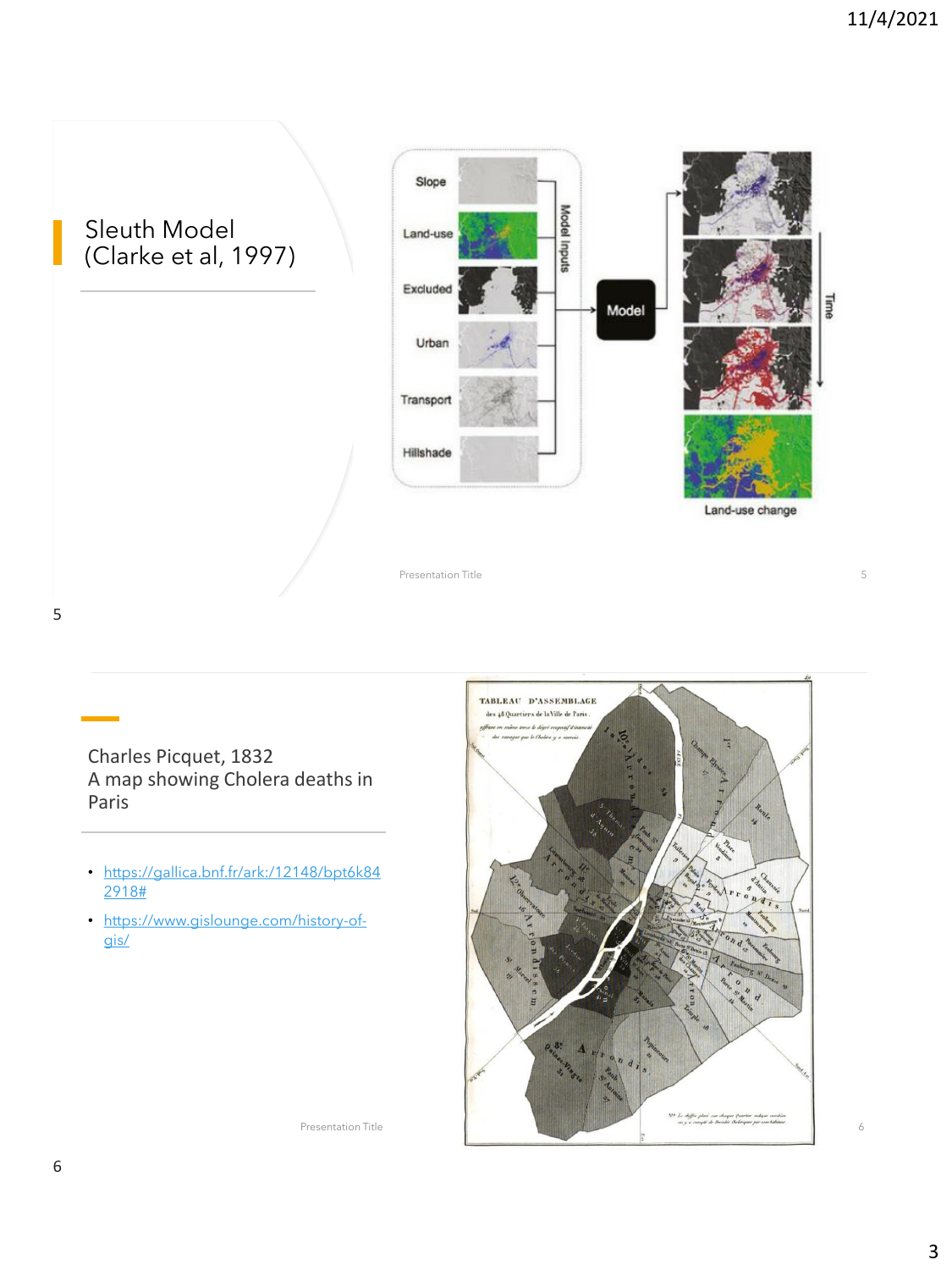#### John Snow, 1854 Cholera death's in London

- [https://www.ph.ucla.edu/epi/snow/snow](http://blog.rtwilson.com/john-snows-famous-cholera-analysis-data-in-modern-gis-formats/) book.html
- http://blog.rtwilson.com/john-snows[famous-cholera-analysis-data-in-modern](http://blog.rtwilson.com/john-snows-famous-cholera-analysis-data-in-modern-gis-formats/)gis-formats/



Presentation Title

#### GIS: A Brief History

- Early Motivations
	- Difficulty of obtaining accurate measurements from maps
	- Integration of data about multiple types of features/phenomena (census tracts, traffic analysis zones, places of work)
	- Working with increasingly large datasets
	- Editing maps during the cartographic production process
	- The need to integrate multiple layers of information in assessing the ecological studies

Goodchild 2004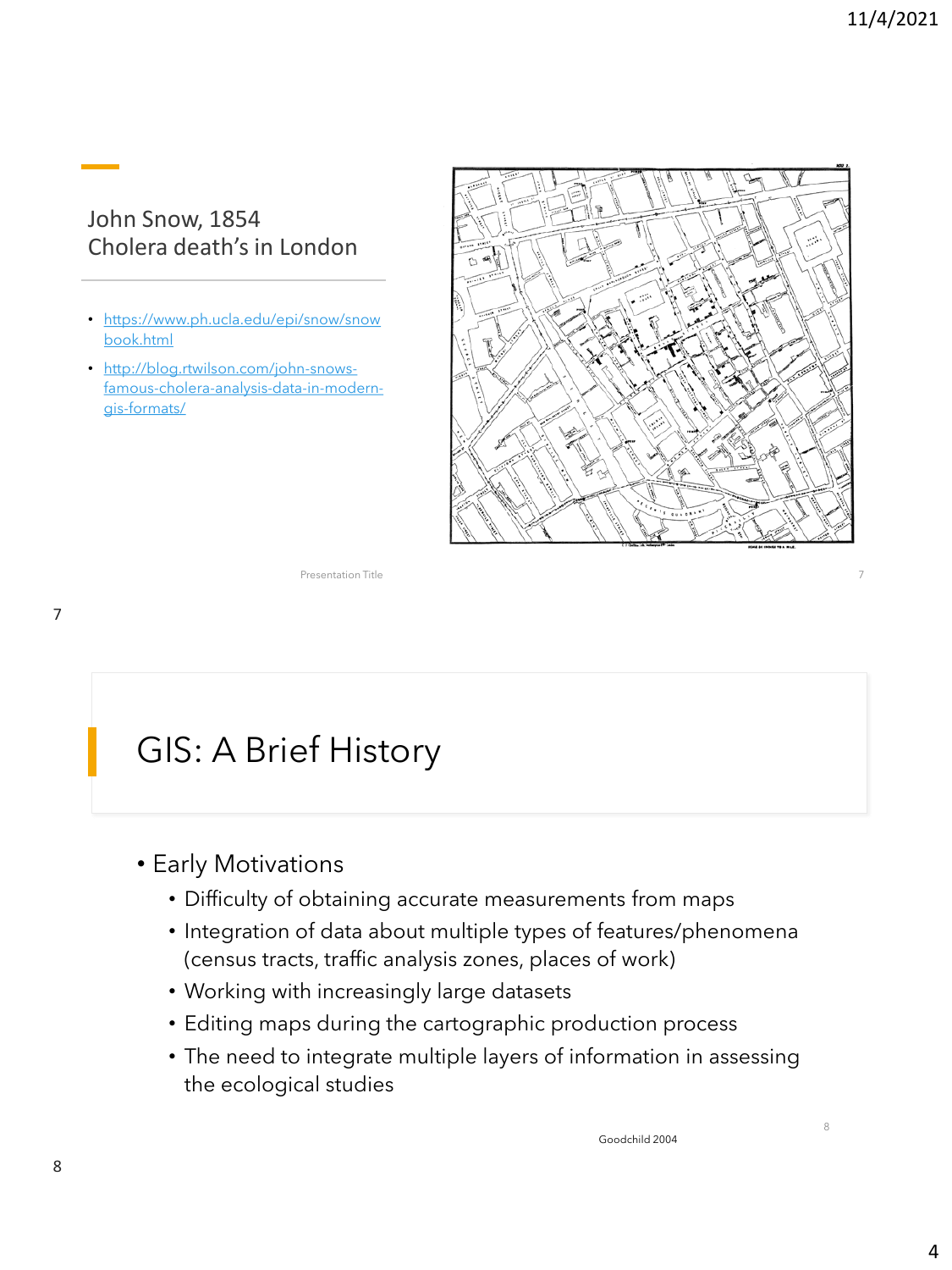## The Early years

- The 1960s were a period significant development in the area geographic information
	- Post war period, rapid developments in the area of remote sensing
	- The emergency of the computer
- Early concepts of quantitative and computational geography emerged.
- A confluence of forces that led to the emergence of GIS, albeit limited to the academic community.



- Roger Tomlinson's development of the the Canada Geographic Information System in 1963.
- A government commission to create a manageable inventory of its natural resources.
	- He envisioned using computers to merge natural resource data from all provinces.
	- He gave GIS its name.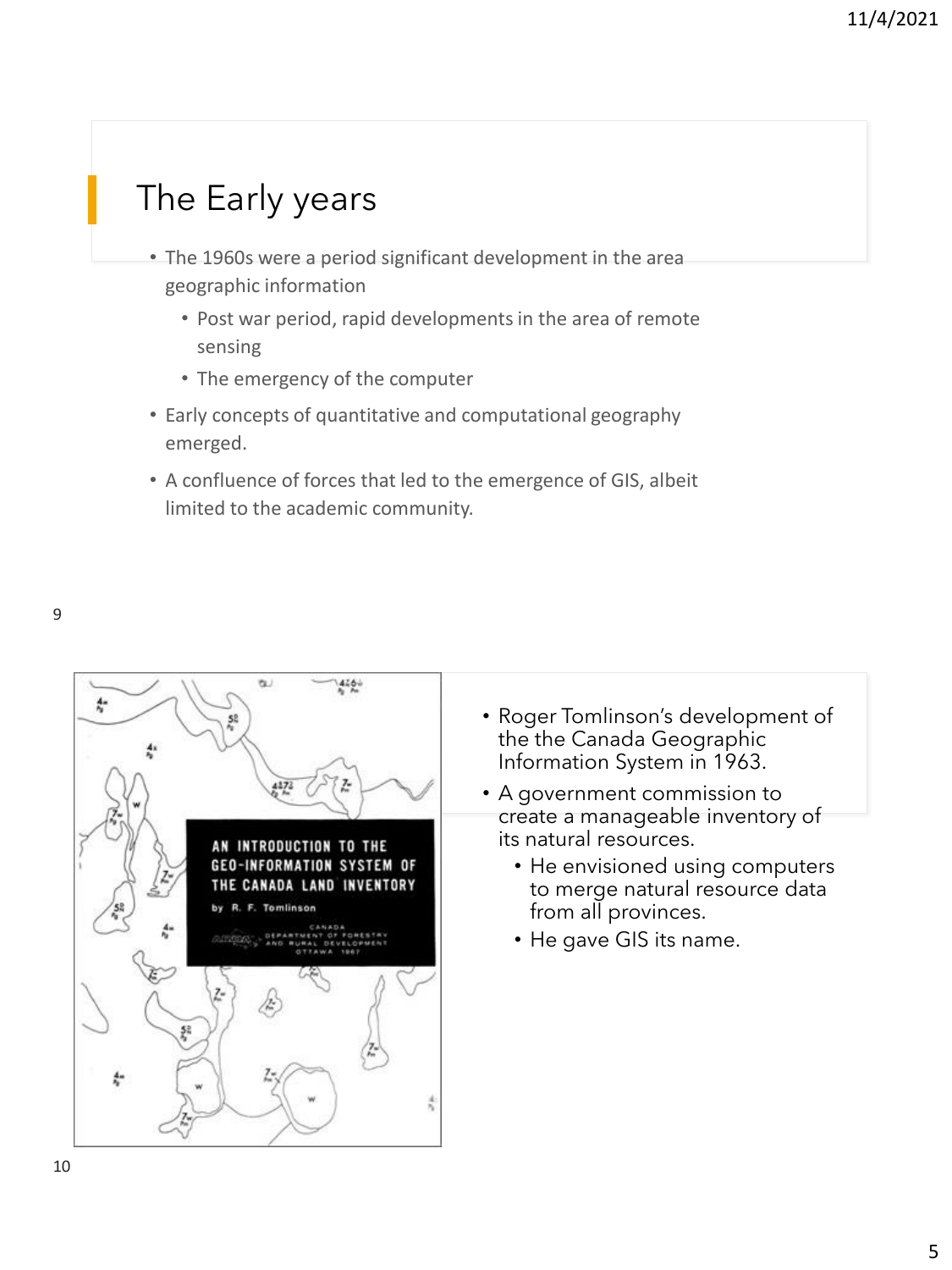



- Some of the first computer mapmaking software was created and refined at the Lab
- A research center for spatial analysis and visualization.
- Many of the early concepts for GIS and its applications were conceived at the Lab by a collection of geographers, planners, computer scientists, mathematicians
	- Including Jack Dangermond the ESRI

#### 11

## GIS History

- Early GIS
	- The early GIS occurred in several disparate areas.
		- Each unit developed its own GIS
	- 1980s low cost computers
		- The emergency of commercial GIS
			- Enterprise GIS (aimed at enterprises/commercial entities)
				- MapInfo
				- Smallworld
				- ESRI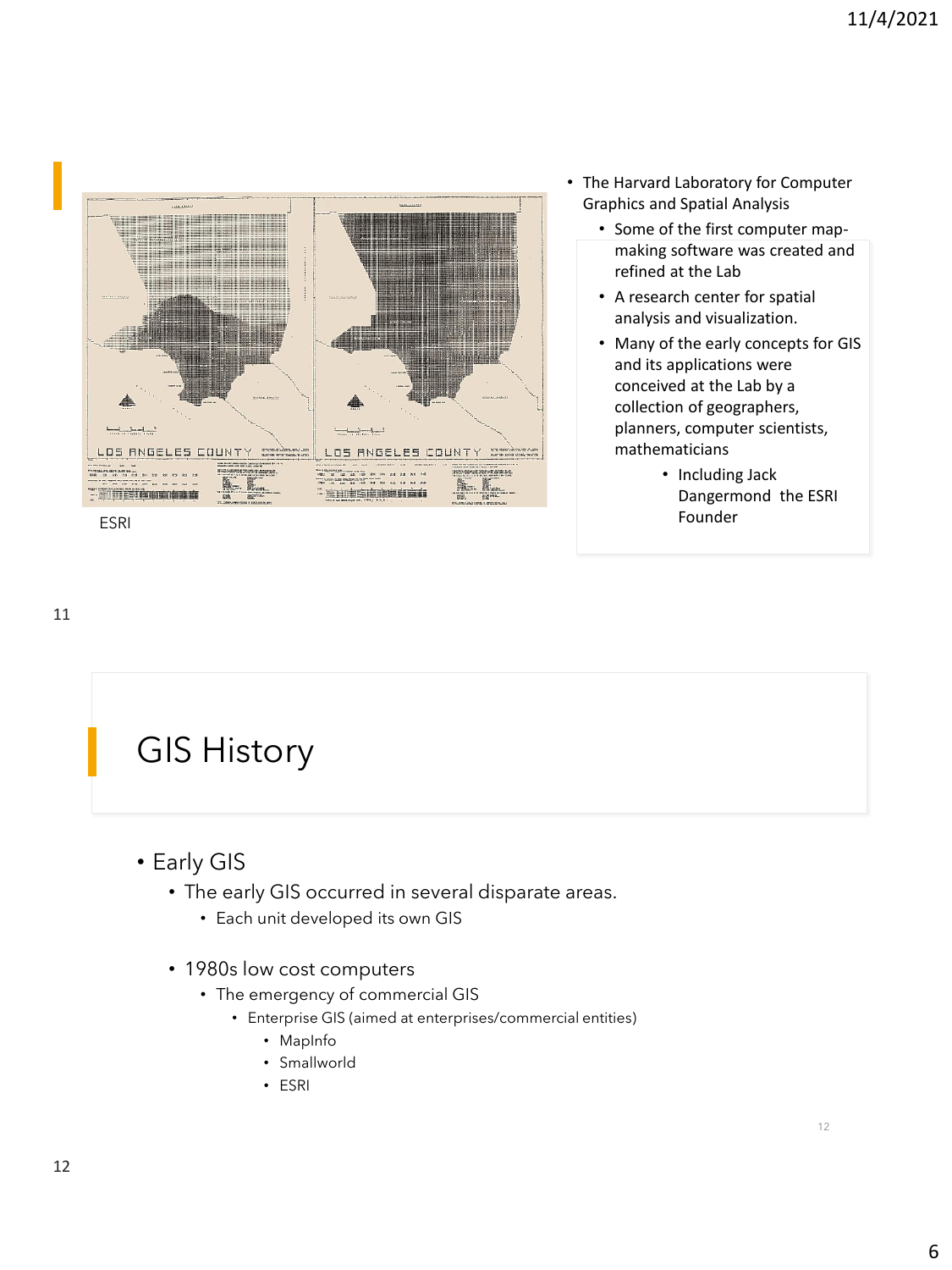## GIS History

#### • Mid 1990s GIS

- Moore's law:
	- the number of transistors in a dense integrated circuit doubles approximately every two years.
		- Cheaper and more powerful computers
		- Graphical user interfaces
- Internet accessibility

#### GIS Trends

- Mid 1990s GIS
	- Increased adoption of GIS (Enterprise)
	- The start of consumer GIS





Desktop Microsoft Encarta 1996 Microsoft MapPoint 2000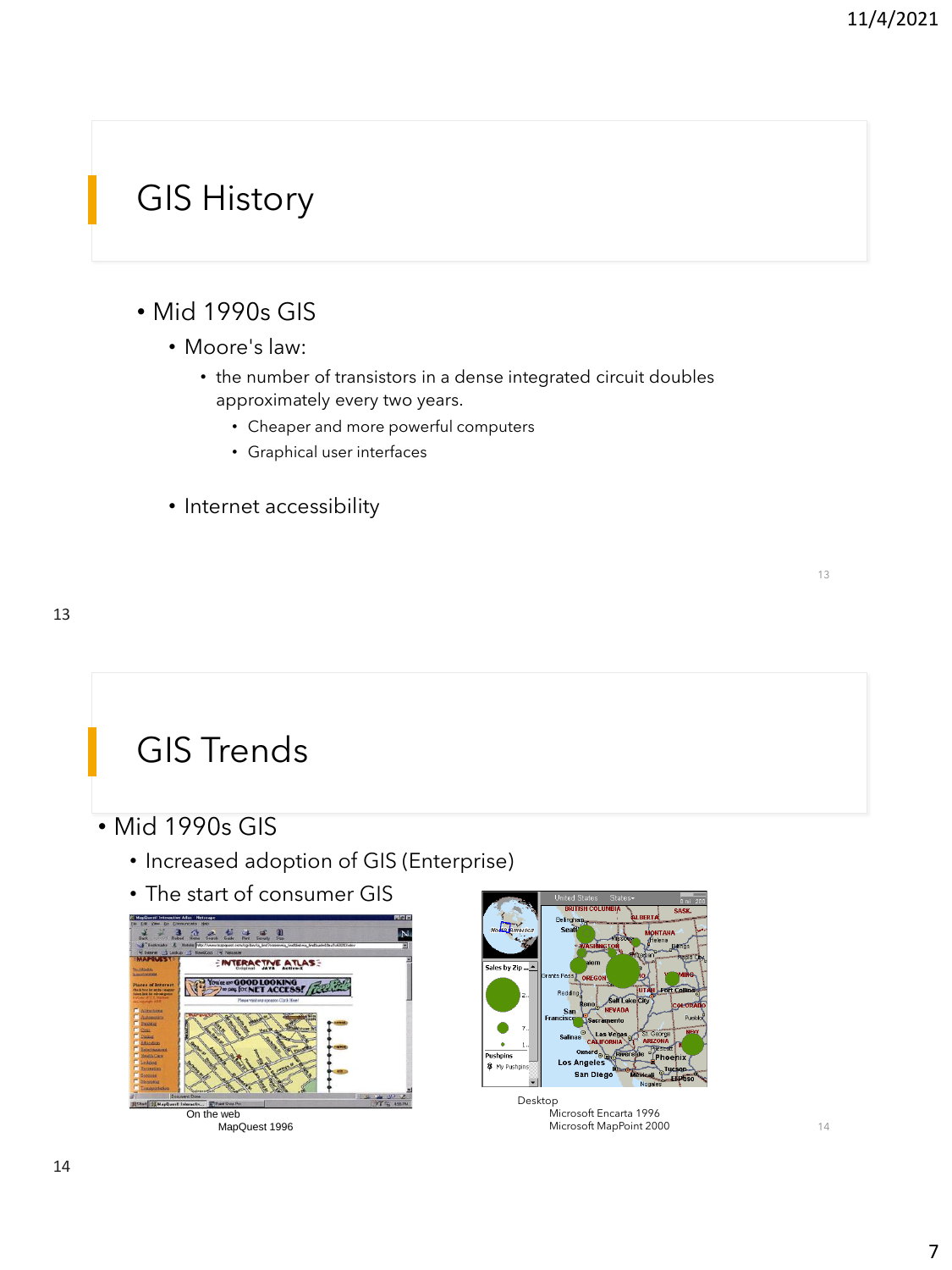15

## GIS Trends

- Smallworld Innovations
	- Raster-Vector integration
		- Before this, systems were either raster or vector
	- Versioning
		- E.g. to link current and future
			- For example proposed infrastructure to current state
	- Linking to large databases
	- Object Oriented Programming (as opposed to procedural programing)
		- Fast development cycle

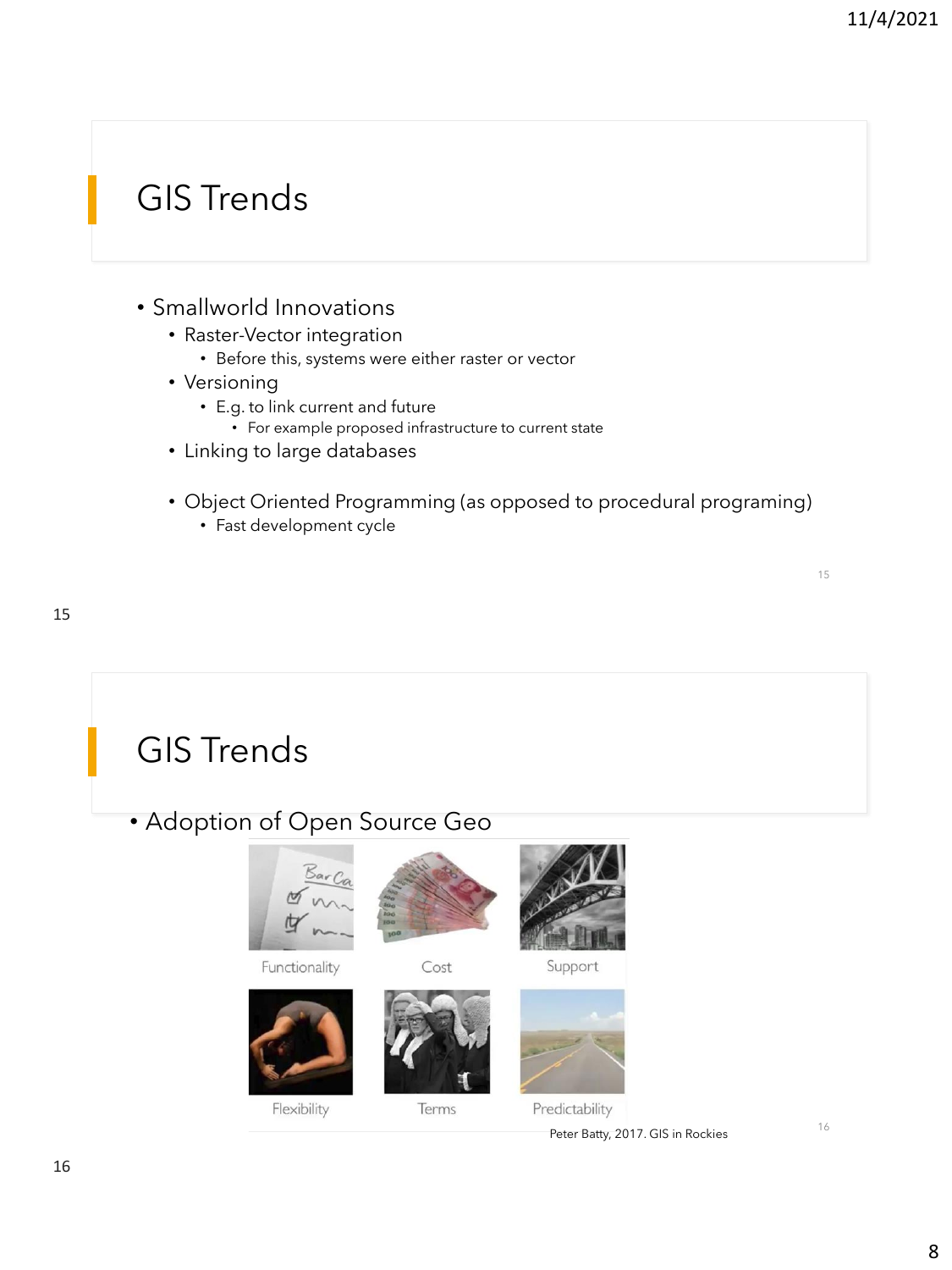17

#### GIS Trends

- Missing pieces
	- Being explored in academia
		- Uncertainty in GIS
		- Time in GIS
		- 3D GIS
		- …

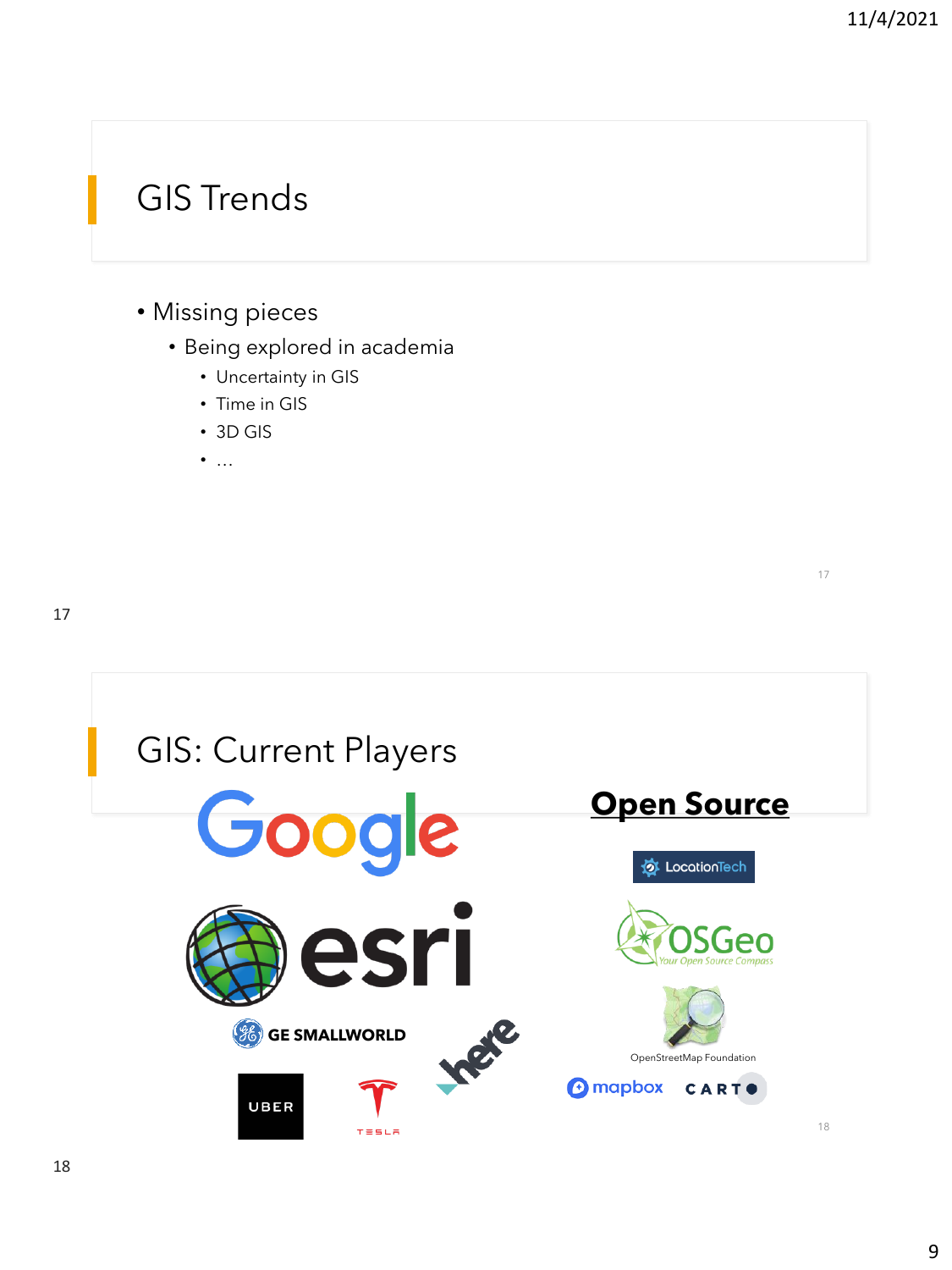#### GIS: Current Trends

- Mobile GIS
	- Hybrid online/offline access
- Cloud
- Data access and availability
- Augmented Reality & Mixed Reality
- Data capture
	- 3D scanning
	- Photo to point cloud
	- 360 capture

#### Augmented Reality

• https://www.vgis.io/esri-augmented-reality-gis-ar-forutilities-municipalities-locate-and-municipal-service[companies/#:~:targetText=GIS%20data%20in%20Augment](https://www.vgis.io/esri-augmented-reality-gis-ar-for-utilities-municipalities-locate-and-municipal-service-companies/#:~:targetText=GIS%20data%20in%20Augmented%20Reality,of%20a%20physical%20job%20site.) ed%20Reality,of%20a%20physical%20job%20site.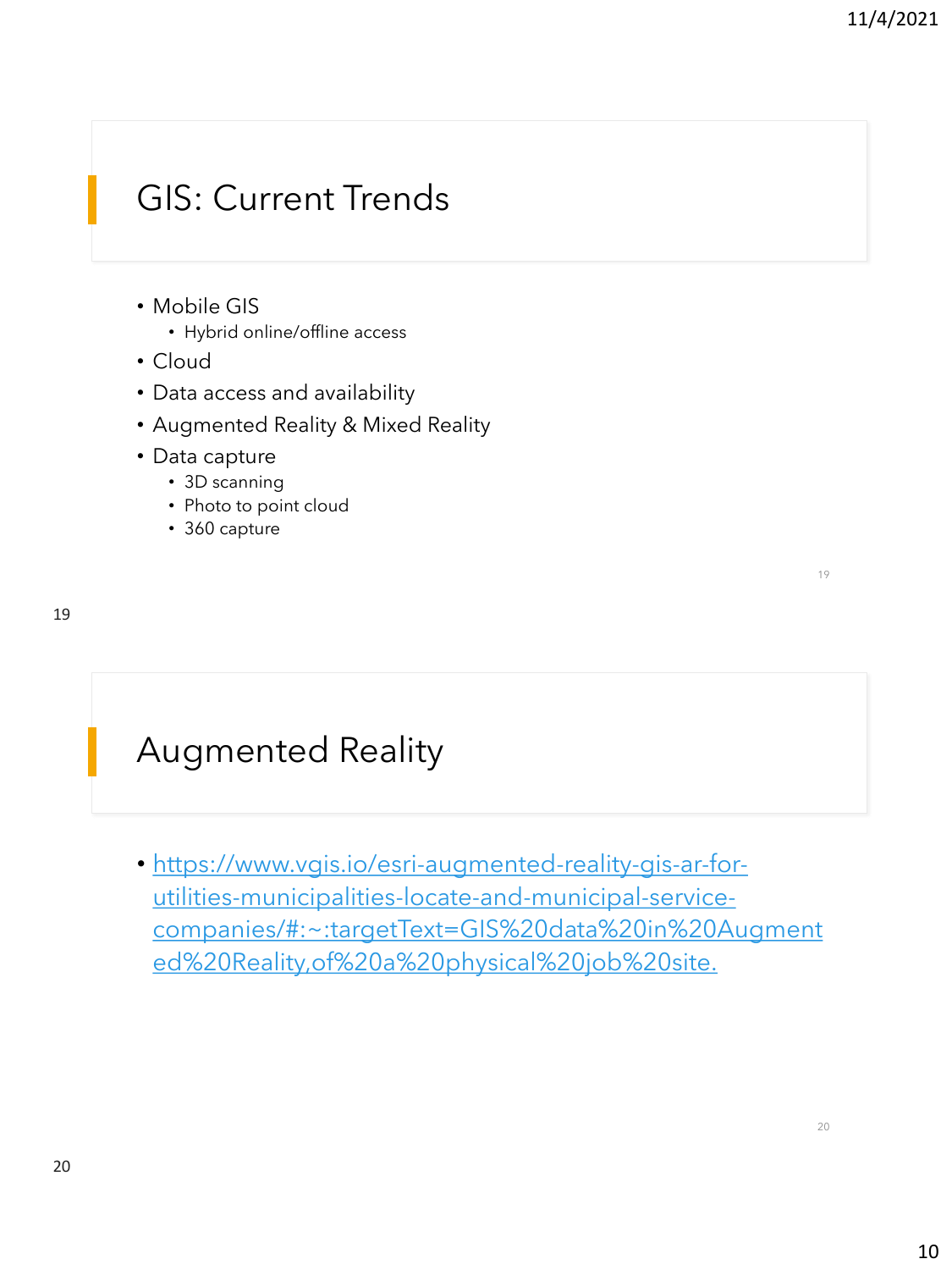Talking about data capture…

• [https://twitter.com/Brett\\_A\\_Taylor/status/93270134408292](https://twitter.com/Brett_A_Taylor/status/932701344082923520) 3520

#### GIS Trends

- Location is now pervasive in consumer applications
	- Has GIS left then?
		- Geo-technology
		- GIScience
		- Metaverse